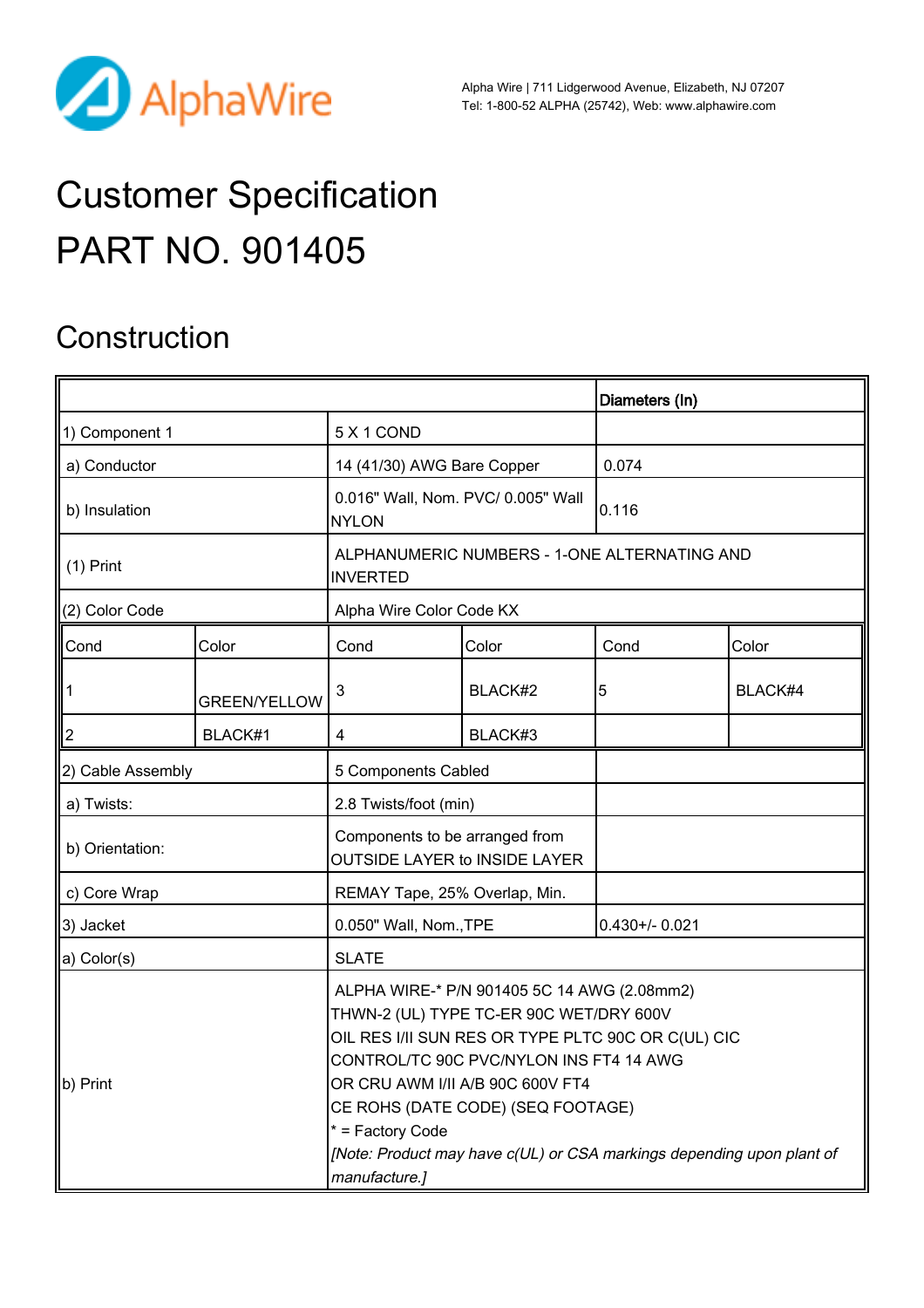# Applicable Specifications

| $\parallel$ 1) UL    |                                     |                                            |
|----------------------|-------------------------------------|--------------------------------------------|
| ∥a) Component 1      | <b>MTW</b>                          | 90°C Dry / 60°C Wet / 600 V <sub>RMS</sub> |
|                      | THWN-2                              | 90°C Dry / 90°C Wet / 600 V <sub>RMS</sub> |
| b) Overall           | <b>TC</b>                           | 90°C Dry / 90°C Wet / 600 V <sub>RMS</sub> |
|                      | <b>SUN RES</b>                      |                                            |
|                      | OIL RES I/II                        |                                            |
|                      | <b>PLTC</b>                         | $90^{\circ}$ C                             |
| 2) CSA International | C(RU) AWM I/II A/B                  | 90°C / 600 V <sub>RMS</sub>                |
|                      | FT4                                 |                                            |
|                      | C(UL) CIC CONTROL                   | 90°C / 600V V <sub>RMS</sub>               |
|                      | $C(UL)$ TC                          | 90°C / 600V V <sub>RMS</sub>               |
| 3) Other             | Conductors ASTM Class K             |                                            |
|                      | Conductors IEC Class 5 on AWG size  |                                            |
| 4) CE:               | EU Low Voltage Directive 2014/35/EU |                                            |

### **Environmental**

| 1) CE: EU Directive 2011/65/EU(RoHS2), EU Directive 2015/863/EU (RoHS3): |                                                                                                                                                                                                                                                                     |  |
|--------------------------------------------------------------------------|---------------------------------------------------------------------------------------------------------------------------------------------------------------------------------------------------------------------------------------------------------------------|--|
|                                                                          | This product complies with European Directive 2011/65/EU (RoHS Directive)<br>of the European Parliament and of the Council of 8 June 2011 and the<br>amending Directive 2015/863/EU of 4 June 2015. No Exemptions are<br>required for RoHS Compliance on this item. |  |
| 2) REACH Regulation (EC 1907/2006):                                      |                                                                                                                                                                                                                                                                     |  |
|                                                                          | This product does not contain Substances of Very High Concern (SVHC)<br>listed on the European Union's REACH candidate list in excess of 0.1%<br>lmass of the item.                                                                                                 |  |
| 3) California Proposition 65:                                            | Exempt from warning labels based on the Consent Judgment. Please see<br>Alpha's CA Prop 65 Statement for more information.                                                                                                                                          |  |

## **Properties**

| Physical & Mechanical Properties |                                                                   |
|----------------------------------|-------------------------------------------------------------------|
| 1) Temperature Range             | $-30$ to 90 $\degree$ C(static), $-5$ to 90 $\degree$ C (dynamic) |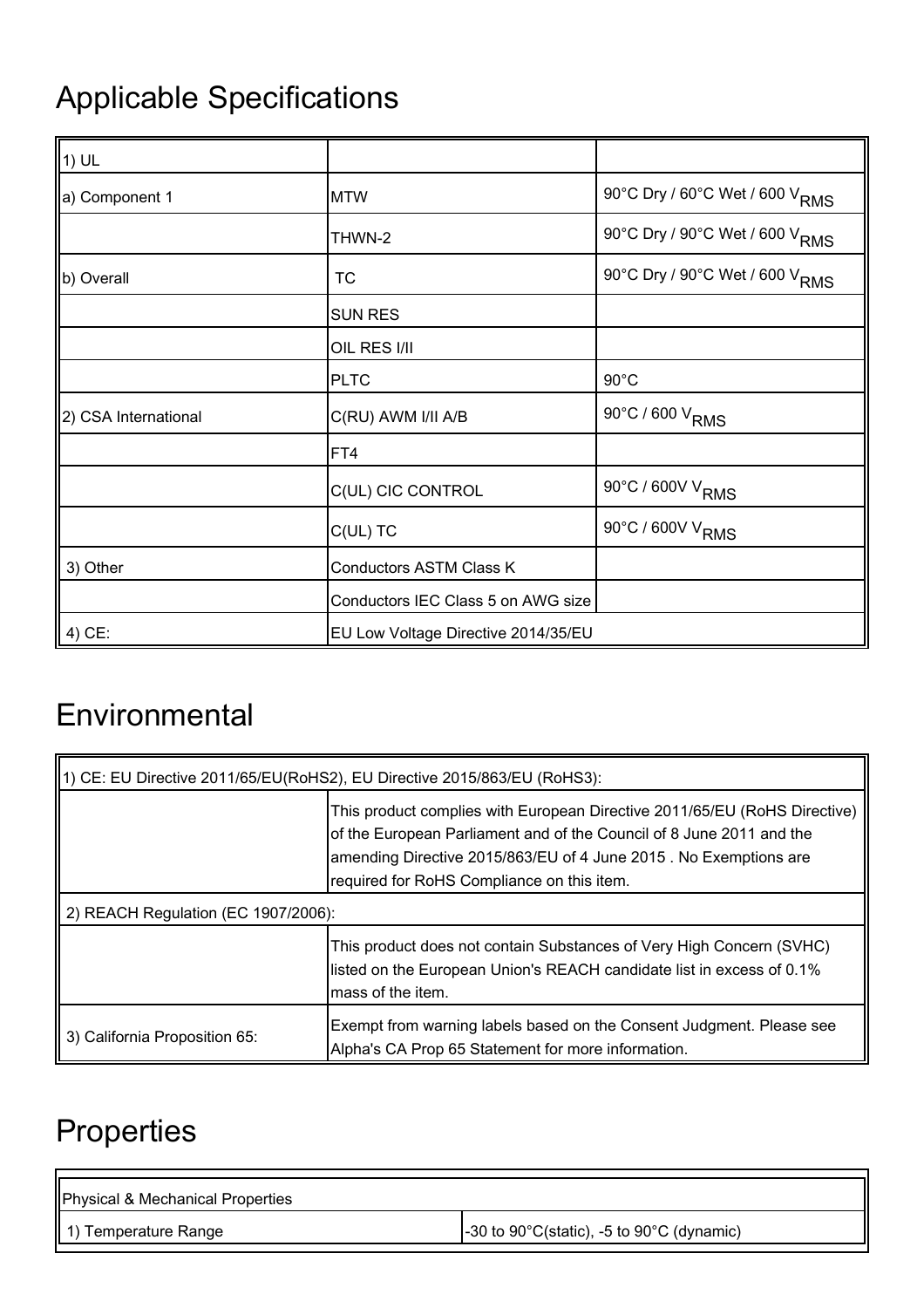| 2) Bend Radius               | 8X Cable Diameter(static), 8X Cable Diameter(dynamic) |
|------------------------------|-------------------------------------------------------|
| 3) Pull Tension              | 161 Lbs, Maximum                                      |
| 4) Sunlight Resistance       | Yes                                                   |
| <b>Electrical Properties</b> | (For Engineering purposes only)                       |
| 1) Voltage Rating            | $1600 V$ RMS                                          |
| 2) Capacitance               | 31 pF/ft @1 kHz, Nominal Conductor to Conductor       |
| 3) Inductance                | 0.17 µH/ft, Nominal                                   |
| $\parallel$ 4) Conductor DCR | 2.6 Ω/1000ft @20°C, Nominal                           |

### **Other**

| Packaging                                                                                                | Flange x Traverse x Barrel (inches)  |  |
|----------------------------------------------------------------------------------------------------------|--------------------------------------|--|
| ∥a) 1000 FT                                                                                              | 24 x 14 x 12 Continuous length       |  |
| b) 100 FT                                                                                                | 12 x 10 x 5 Continuous length        |  |
|                                                                                                          | [Spool dimensions may vary slightly] |  |
| Notes:                                                                                                   |                                      |  |
| a) Suitable for intermittent or light duty flexing where cycle count will be less than 1,500,000 cycles. |                                      |  |

#### [www.alphawire.com](http://www.alphawire.com)

Alpha Wire | 711 Lidgerwood Avenue, Elizabeth, NJ 07207

Tel: 1-800-52 ALPHA (25742)

Although Alpha Wire ("Alpha") makes every reasonable effort to ensure there accuracy at the time of publication, information and specifications described herein are subject to errors or omissions and to changes without notice, and the listing of such information and specifications does not ensure product availability.

Alpha provides the information and specifications herein on an "AS IS" basis, with no representations or warranties, whether express, statutory or implied. In no event will Alpha be liable for any damages (including consequential, indirect, incidental, special, punitive, or exemplary) whatsoever, even if Alpha had been advised of the possibility of such damages, whether in an action under contract, negligence or any other theory, arising out of or in connection with the use, or inability to use, the information or specifications described herein.

ALPHA WIRE - CONFIDENTIAL AND PROPRIETARYNotice to persons receiving this document and/or technical information. This document is confidential and is the exclusive property of ALPHA WIRE, and is merely on loan and subject to recall by ALPHA WIRE at any time. By taking possession of this document, the recipient acknowledges and agrees that this document cannot be used in any manner adverse to the interests of ALPHA WIRE, and that no portion of this document may be copied or otherwise reproduced without the prior written consent of ALPHA WIRE. In the case of conflicting contractual provisions, this notice shall govern the status of this document.  $\text{>}\text{>}\text{>}\text{>}\text{>}\text{>}\text{>}\text{>}\text{>}\text{>}\text{>}\text{>}\text{>}\text{>}\text{>}\text{>}\text{>}\text{>}\text{>}\text{>$ ALPHA WIRE - all rights reserved.